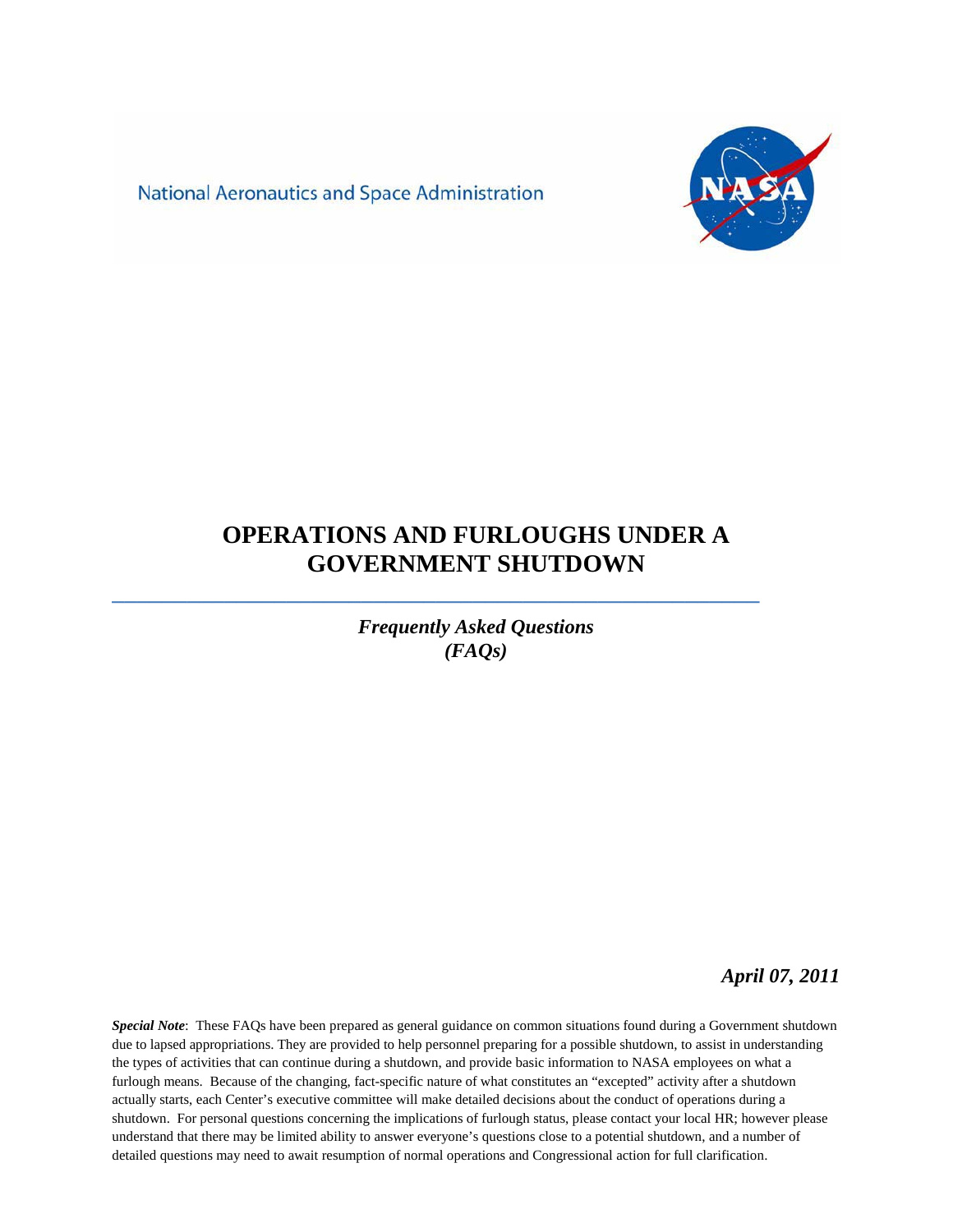#### **TABLE OF CONTENTS**

#### I. EXCEPTED ACTIVITIES IN THE EVENT OF A SHUTDOWN

- [A. Employees Excepted From Furlough](#page-1-0)
- [B. Voluntary Services](#page-5-0)
- [C. Unobligated Balances of No-Year and Multiple-Year Funds](#page-5-1)
- [D. Funds Authorized under a](#page-5-2) CR
- [E. Working Capital Fund \(WCF\) and Nonappropriated](#page-6-0) Fund Activities (NAFI)
- [F. Reimbursable Work](#page-7-0)
- [G. Contracts](#page-7-1)
- [H. Grants and Cooperative](#page-10-0) Agreements
- [I. Payment Activities](#page-10-1)
- [J. Training](#page-11-0)
- [K. Travel](#page-11-1)

### [II. FURLOUGHS UNDER A SHUTDOWN](#page-2-0)

- [A. Furlough and Work While on Furlough](#page-14-0)
- [B. Notification of a Shutdown and Your Status; Access to Email and Offices](#page-14-1)
- [C. Pay and Benefits during a Shutdown](#page-16-0)
- <span id="page-1-0"></span>D. Other – [Miscellaneous](#page-20-0)

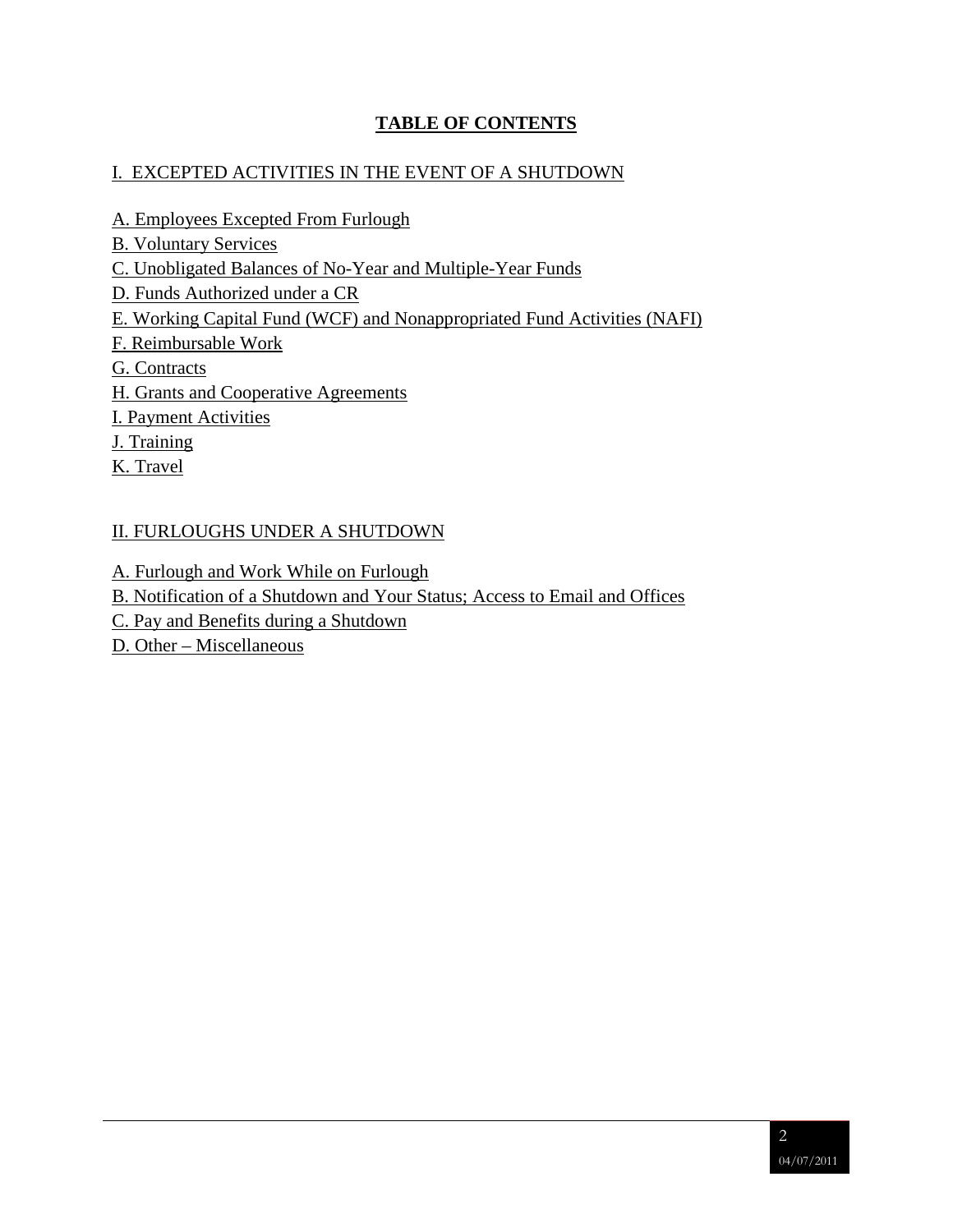## <span id="page-2-0"></span>**I. EXCEPTED ACTIVITIES IN THE EVENT OF A SHUTDOWN**

The purpose of this section is to assist employees with a basic understanding of operations in the event of a Government shutdown and to set forth NASA-specific procedures. The following questions and answers augment those provided in the Office of Management and Budget's (OMB's) guidance both at its public website, found at [http://www.whitehouse.gov/omb/memoranda\\_default](http://www.whitehouse.gov/omb/memoranda_default) (as of April 7 this only included M-11-13, [2011 Planning for Agency Operations in the event of a Government Shutdown\)](http://www.whitehouse.gov/sites/default/files/omb/memoranda/2011/m11-13.pdf), and the government-only *Contingency Planning* page on the MAX website*,* which can be found at: [https://max.omb.gov/community/x/2Z7zIQ.](https://max.omb.gov/community/x/2Z7zIQ) The MAX site is accessible by all NASA employees, but you will need to be registered (go to <https://max.omb.gov/maxportal/registrationForm.action> if you have not already registered).

## **A. EMPLOYEES EXCEPTED FROM FURLOUGH**

Q1. What are the criteria used to determine which NASA civil servant employees are excepted from a furlough during a Government shutdown?

Answer: The term *"excepted employee"* refers to employees who are excepted from a furlough by law because they are: (1) performing work essential to prevent imminent threats to human life or the protection of property, (2) involved in the orderly suspension of Agency operations, or (3) performing other limited activities exempted from the furlough (see Qs. 12 and 16-18). Aside from brief activity needed the first day for an orderly suspension of operations, for NASA almost all "excepted employees" are those involved in protection of life or property.

Q2. Who makes the decision about which activities or employees are excepted?

Answer: Under NASA's shutdown plan submitted to OMB, Center Directors and their executive committee are responsible for determining the minimum number of persons who may excepted from a furlough. Specifically, the Center Directors are instructed to narrowly construe the available exceptions and except from the furlough only those employees who contribute directly to activities that are permitted to continue. NASA's plan recognizes that the excepted activities include the following:

- Space Shuttle (subject to the important qualification in Q3 below) and other space launch hardware processing activities which are necessary to prevent harm to life or property;
- Tracking, operation, and support of the International Space Station (ISS) and operating satellites necessary for safety and protection of life and property;
- Completion or phasedown of research activities in cases where serious damage to property would result from temporary suspension of the activity.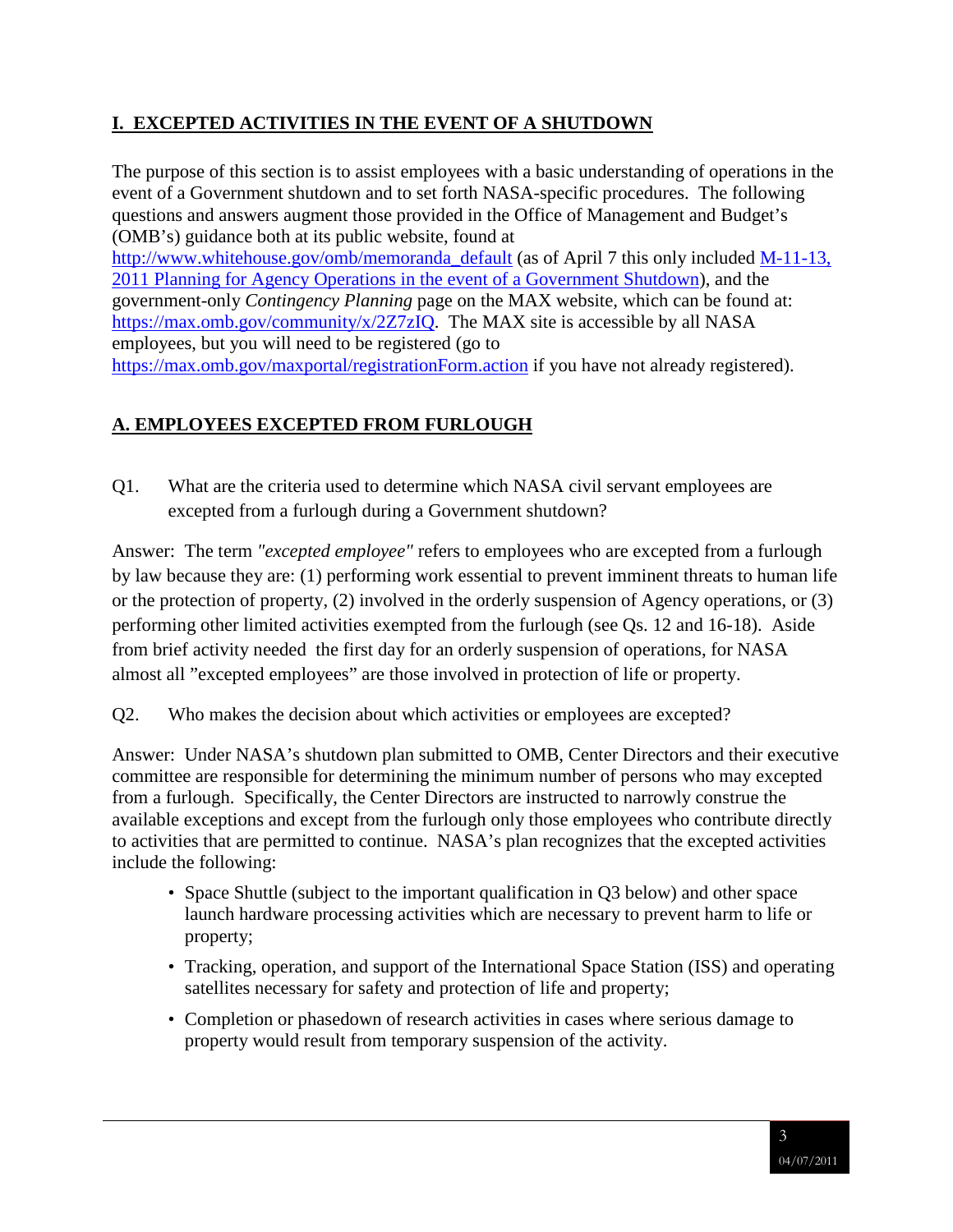Q3. If the ISS and Space Shuttle programs continue so that NASA may continue to protect the life of the ISS crew and the assets, will all employees that support those programs continue to work during a shutdown?

Answer: No. There are two major operations that would require ongoing support in accordance with the definitions of excepted activities identified above. First, NASA currently is operating the ISS with a crew of 6 astronauts/cosmonauts, which has been in continuous operation since 1998. To protect the life of the crew as well as the assets themselves, we would continue to support planned operations of the ISS during any funding hiatus.

Second, if Space Shuttle has commenced countdown (L-4 or later) or is in flight, we will maintain its operations and that for the Launch on Need and any post-flight down processing activities of a hazardous nature to protect life and property. If the Shuttle is not in flight, preparation activities will generally cease, except to keep powered systems to monitor and maintain the safety of the assets. The extent of support necessary and the time needed to safely cease operations will depend on where the Shuttle is in its processing flow (i.e., VAB, Pad, etc.) Moreover, NASA will be closely monitoring the impact of an extended shutdown to determine if Shuttle services are required to mitigate imminent threats to life and property on the ISS or other areas.

Q4. If it would cost more to shut down a project because of schedule delays, etc., than to continue it, can employees continue to work?

Answer: No. Only employees meeting the criteria for excepted activities may continue to work during a funding hiatus.

Q5. How are individuals on Intergovernmental Personnel Act (IPA) assignments affected by the shutdown? What about NASA employees who are detailed to other Federal agencies, or employees of other Federal agencies who are detailed to NASA?

Answer: Whether such individuals may continue to work depends on a number of factors, principally whether the other agency or non-Federal organization is fully funding the assignment, and whether the assignment requires Government support (e.g., facilities, supervision, and accounting services) that would be funded by a lapsed appropriation. Program offices should contact their Center Human Resources Office for guidance pertaining to their specific circumstances. NASA employees who are detailed or serving an IPA assignment and who will be furloughed must be given the same notices as other employees in their Center.

Q6. Do employees who work during a Government shutdown work full time?

Answer: The hours that excepted employees work during a funding hiatus would depend upon the minimum level of essential activities needed to protect life and property, as determined by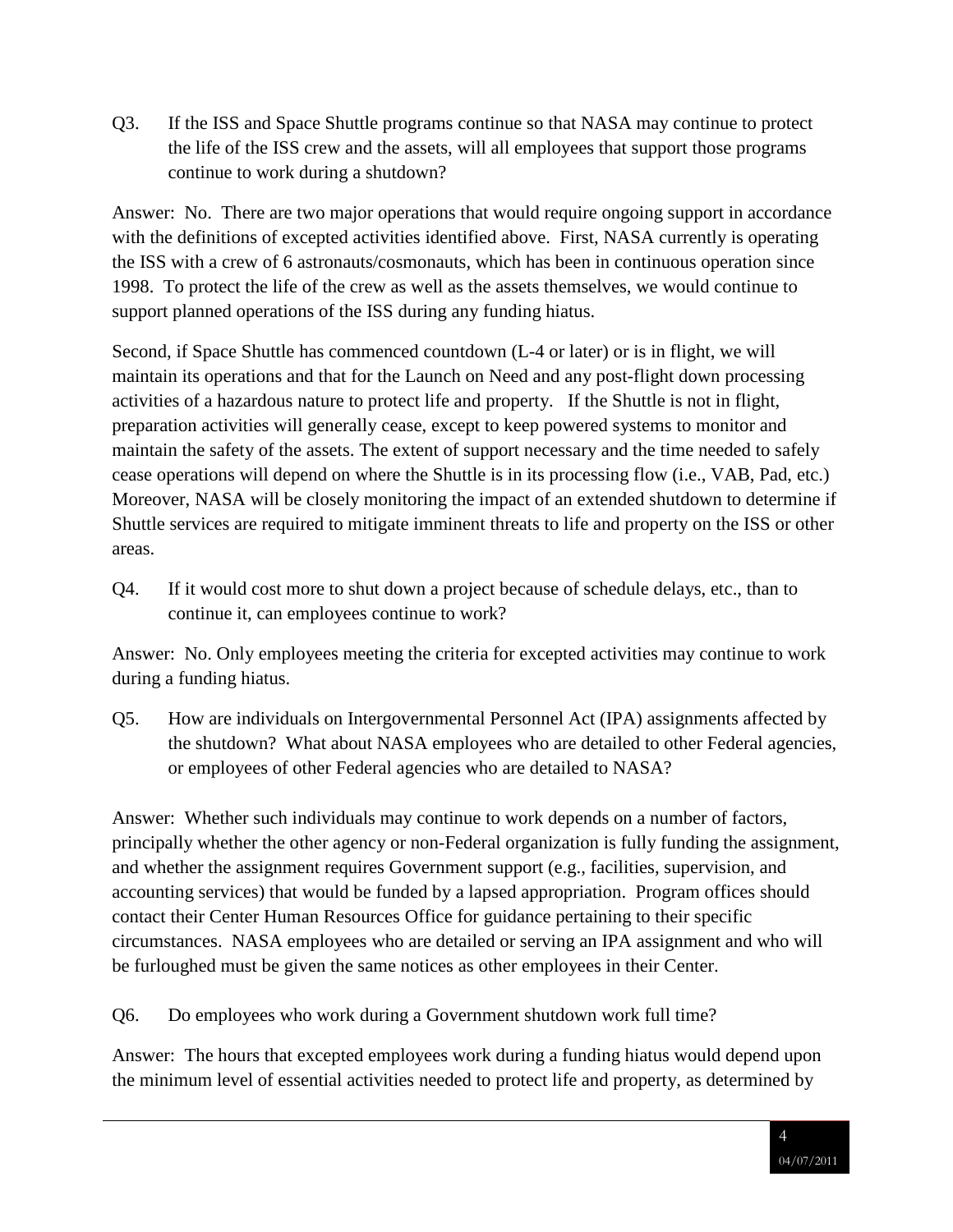NASA management. A full-time employee may be directed to work full time, to work part time, or to be on call during the Government shutdown. During any period when an employee is not scheduled to perform approved excepted activities, he/she will be in a furlough status.

### Q7. Can Employees Excepted from Furlough Perform Non-excepted Work at NASA?

Answer: Generally, no. If an excepted activity can be performed in less than an entire day, the employee performing it is required to resume furlough status after completing the function. However, if the excepted activity must be performed intermittently throughout the course of the work schedule, and the intervals in between are too short to enable the employee to be furloughed and then recalled in time to perform the function, the employee may remain at work and may perform non-excepted functions during these intervals.

Centers must consolidate any excepted activiites performed on an intermittent basis, to the extent possible, and minimize the number of employees performing them in order to minimize the Agency's reliance on the Antideficiency Act to incur obligations for which the appropriation has lapsed.

Q8. Will employees required to work during a shutdown be paid?

Answer: Pay for employees who continue to work during a shutdown and those on furlough would depend on future appropriations.

Q9. Although employing agencies will require excepted employees to report to work during a funding hiatus, they cannot outlay funds for the purpose of paying salaries and associated expenses. Can NASA obligate funds for this purpose?

Answer: Yes. The Agency may obligate funds for excepted activities, although normally funds will not be outlayed for this purpose until an appropriation or Continuing Resolution (CR) is enacted.

Q10. Can Federal employees be excepted from furlough because they are necessary to make payments for contract, agreement, or grant work already completed and funded?

Answer: No. During a funding hiatus, agencies may not excuse or except employees from furlough, other than to support excepted activities under the Antideficiency Act. Making this type of payment is not an excepted activity.

Q11. Are employees covered by nonappropriated funds (e.g. NASA Exchange workers – cafeteria, gift shops, etc.) automatically excepted?

Answer: No, because they generally require support from each Center that would be funded by a lapsed appropriation, such as NASA facilities, security, and other similar services. However , they may continue to work in some circumstances; see Q17.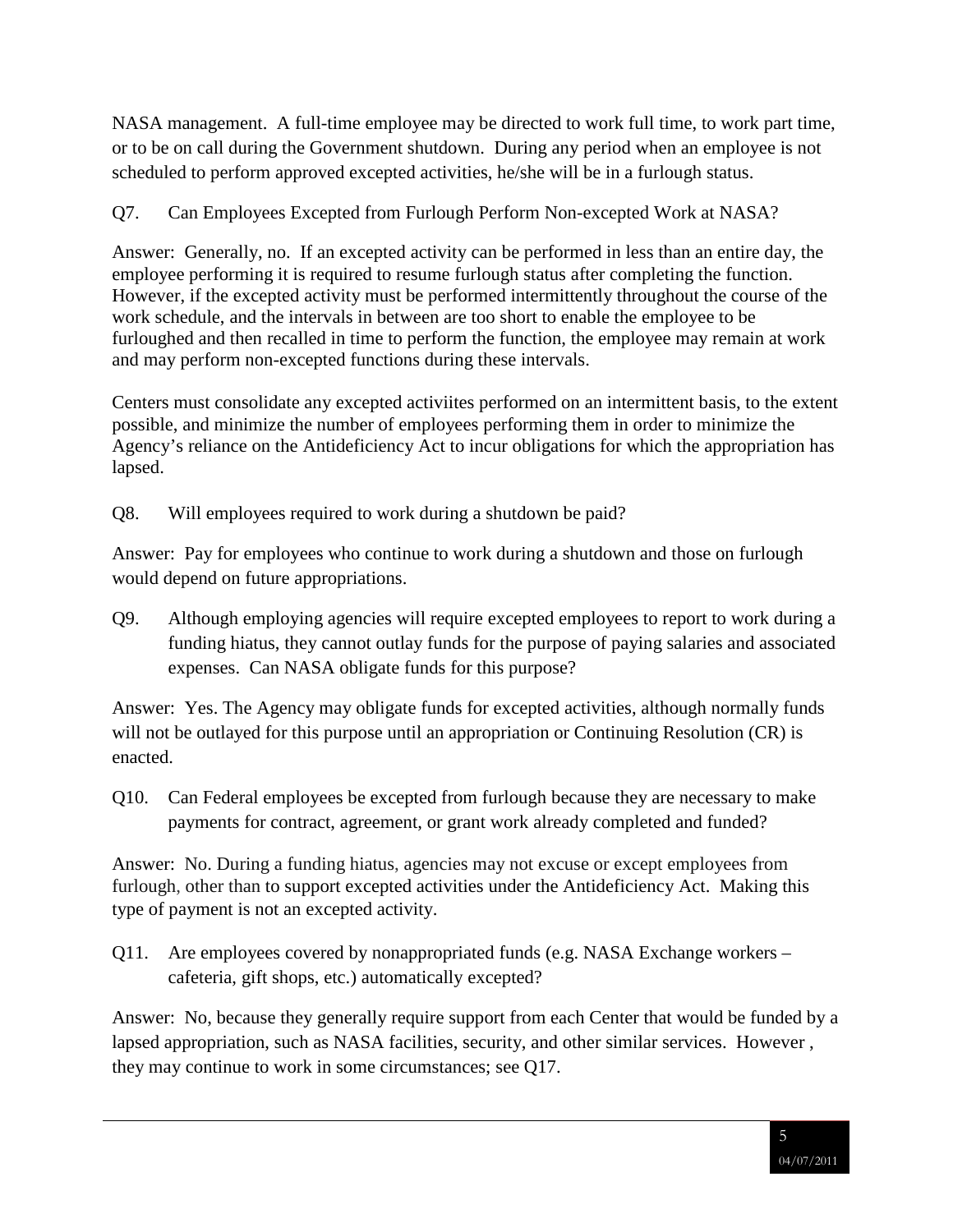#### <span id="page-5-0"></span>**B. VOLUNTARY SERVICES**

Q12. Can I volunteer to perform NASA work during the shutdown period if I am not excepted from furlough?

Answer: No. During the furlough period, you will be in a nonpay, nonduty status. You will not be permitted to serve as an unpaid volunteer, and must not perform NASA's work until recalled. Employees who provide services to the government other than those specifically authorized as excepted will not be compensated for these services, and can, in certain circumstances, be subject to criminal penalty and disciplinary action.

Q13. 31 U.S.C. Section 1342 states that no officer or employee of the United States shall accept voluntary services for the United States or employ personal services in excess of that authorized by law, except in cases of emergency involving the safety of human life or the protection of property. If excepted employees are required to report to work during a funding hiatus, is this a violation of the prohibition against accepting voluntary services?

Answer: No. Employees required to work during a funding hiatus are those who are essential for the safety of human life or the protection of property, or who meet a different criteria for excepted activity, and this is not a violation.

### <span id="page-5-1"></span>**C. UNOBLIGATED BALANCES OF NO-YEAR AND MULTIPLE-YEAR FUNDS**

Q14. Can carryover, no-year, and multiyear funds be used to continue activities during a funding hiatus, as long as they are used for the purposes appropriated and apportioned?

Answer: Yes, but only if: (a) they are used for the purposes appropriated, (b) the unobligated balance carried forward in FY 2011 has been apportioned, and (c) no support that would be funded by a lapsed appropriation (for example, facilities, supervision and oversight, or accounting services) is required to continue non-excepted services. Support that would be funded by a lapsed appropriation may be provided only for the safety of human life and protection of property.

### <span id="page-5-2"></span>**D. FUNDS AUTHORIZED UNDER A CR**

Q15. Can funds authorized under a CR but otherwise unobligated be used to continue activities during a funding hiatus?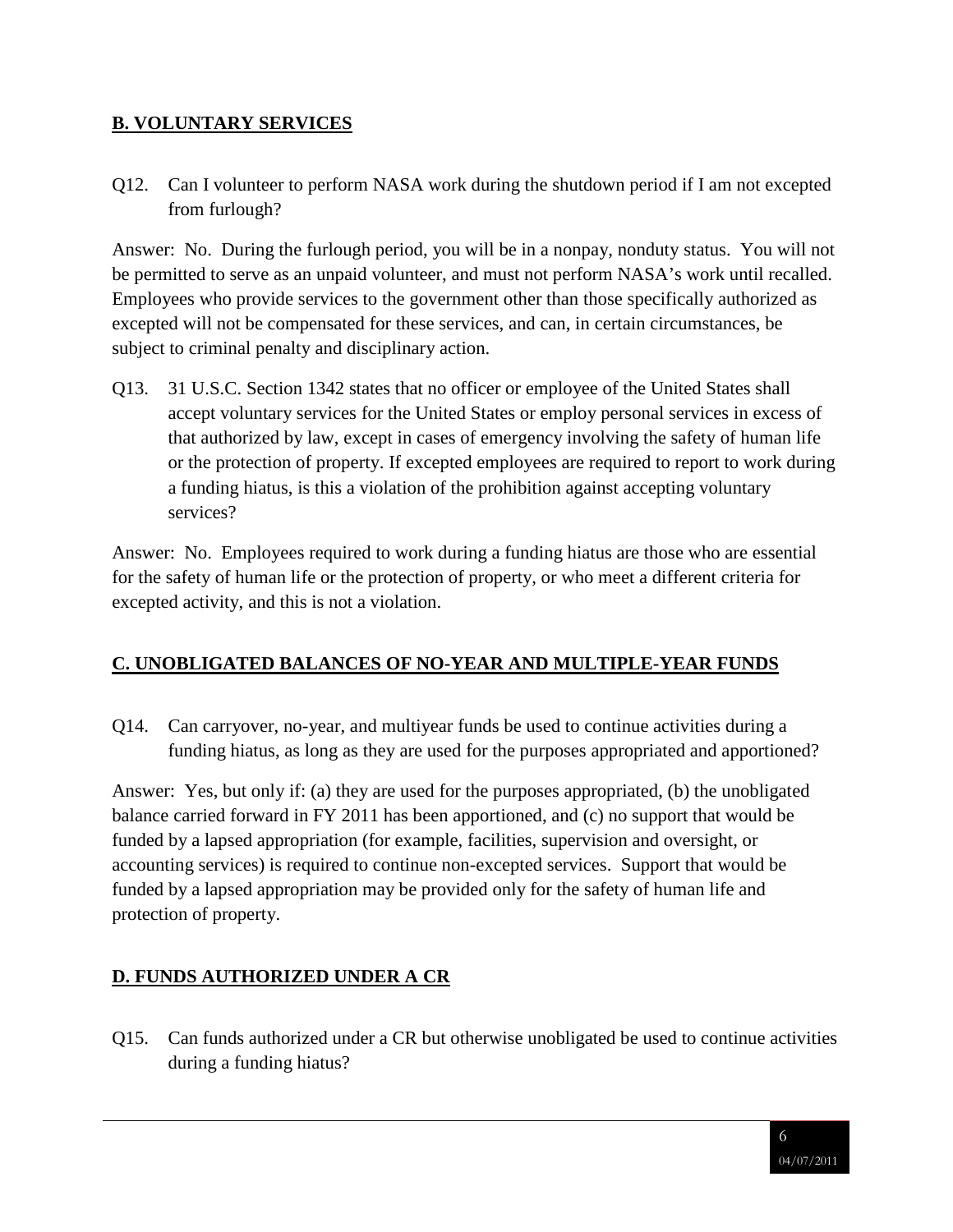Answer: No. The period of availability stated in the CR is the maximum period of time during which funds appropriated by the resolution are available for obligation.

Q16. Why can agencies use unobligated balances of no-year and multiple-year funds but not unobligated balances under a CR?

Answer: Obligations can only be made within the period of availability specified in the appropriation or CR. A previously enacted no-year or multiple-year appropriation (usually prioryear) may have budget authority available until September 30 of the current fiscal year or beyond, whereas a CR is usually available for a more limited time and may end sometime during the fiscal year. For example, the most recent CR only provides authority for obligating funds until April 8, not through the end of the fiscal year. Moreover, even for multiple-year and noyear funds, it must be recognized that, due to the decreased staffing, there likely will be no contracting officer available to obligate multiple-year funds.

Q17. If a contract for non-excepted activities is properly obligated under a CR while the funds are available, can the contractor continue to perform work while the Government is shut down?

Answer: Yes, in some circumstances. Non-excepted work may continue as long as funds already obligated remain available and the work does not require any civil servant oversight or other Government support which would be funded by a lapsed appropriation.

## <span id="page-6-0"></span>**E. WORKING CAPITAL FUND (WCF) AND NONAPPROPRIATED FUND INSTRUMENTALITY (NAFI) ACTIVITIES**

Q18. Since revolving funds, such as NASA's Working Capital Fund, do not need Congressional action for their financing, can they continue to operate during a funding hiatus?

Answer: NASA's WCF (NSSC and SEWP) will also conduct an orderly shutdown of nonexcepted activities. Although the WCF has no-year funds (earned revenue), most of the operations of the NASA Shared Services Center (NSSC) are in support of internal customer orders involving processes that require attention by non-excepted personnel, either internally or externally, to complete the work. Solutions for Enterprise-wide Procurement (SEWP) does support emergency activities of other agencies, but it also receives significant orders in support of non-excepted activities.

Q19. Can nonappropriated fund activities, such as NASA employee exchanges, continue to operate during a Government shutdown?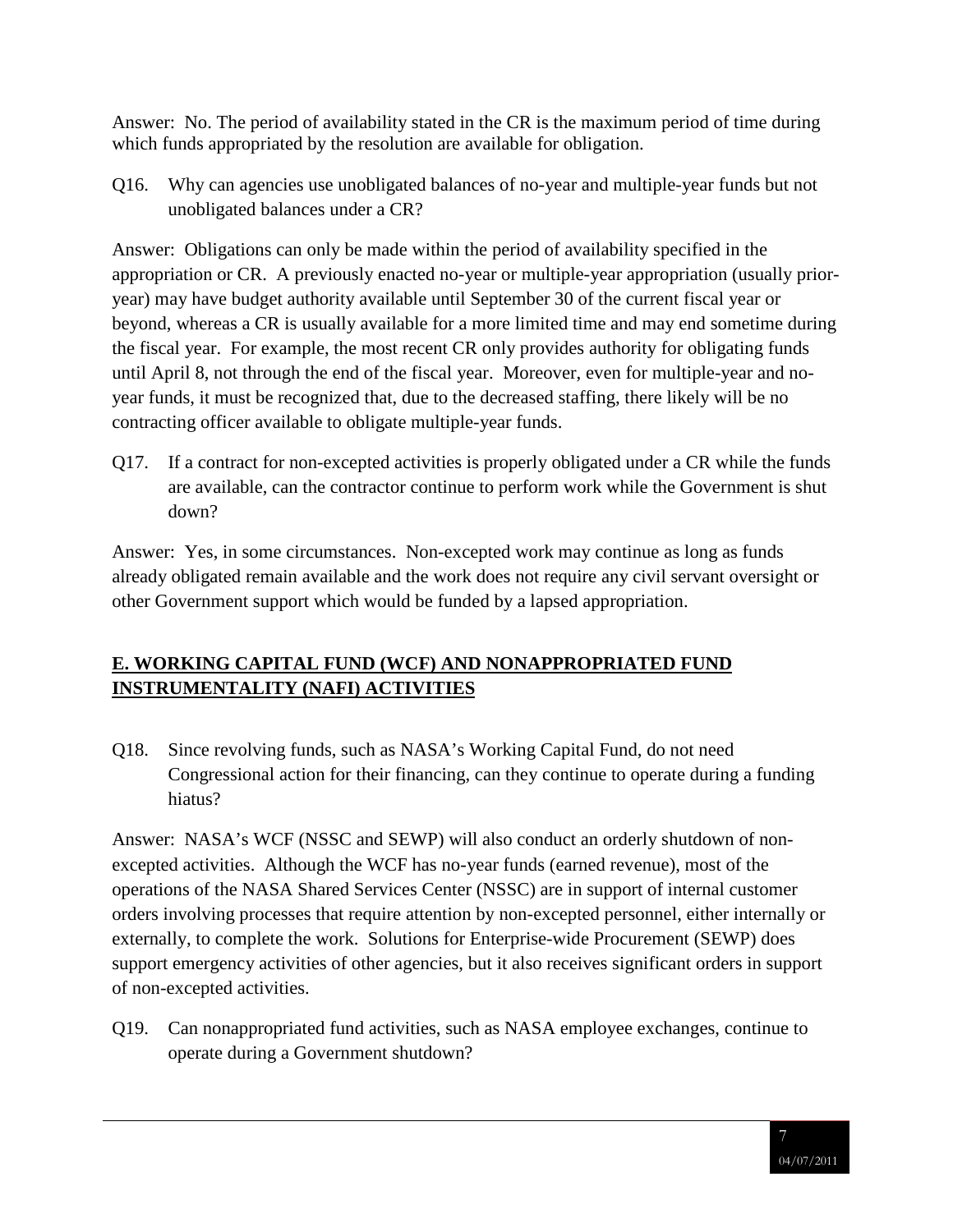Answer: It depends. NAFI activities may continue during a Government shutdown if: (1) they support an excepted activity, or (2) they will still have work to do during a Government shutdown, the full cost of the activity (including support costs) is funded by nonappropriated funds, and they do not require access to a closed Government facility, civil servant oversight, or other Government support that would be funded by a lapsed appropriation. If a nonappropriated activity is continued, it should only be maintained at the reduced level needed to support excepted personnel.

## <span id="page-7-0"></span>**F. REIMBURSABLES**

Q20. Can reimbursable activities funded by a non-Federal organization continue during a funding hiatus?

Answer: It depends. Reimbursable activities that prevent imminent threat to human life or protect property may continue. Other reimbursable activities may only continue to the extent that the full cost is being reimbursed (including increased incremental costs now required for operation under a partial shutdown), the performance does not require the use of Government support that would be funded by a lapsed appropriation, and the customer has paid the full cost in advance.

Q21. Can reimbursable activities funded by other Government agencies continue during a funding hiatus?

Answer: It depends. Federal reimbursable activities may continue if the funding agency has confirmed that funding is still available, the work is authorized under the shutdown, and performance does not require the use of Government support that would be funded by a lapsed appropriation. Federal reimbursable activities must have confirmation from the funding agency that the work is authorized under the shutdown and funding is available before considering continuing the work.

## <span id="page-7-1"></span>**G. CONTRACTS**

Q22. Can contractors authorized to work during a funding hiatus continue at their normal level of operations?

Answer: It depends. Contracting officers will need to discuss the appropriate level of activity with contractors and may need to reduce the work performed under the contract during the shutdown. With the permission or at the direction of an appropriately authorized contracting officer, contract activities excepted in order to protect people or property from imminent harm, as determined by the Agency (not by the contractor), may continue during a shutdown at the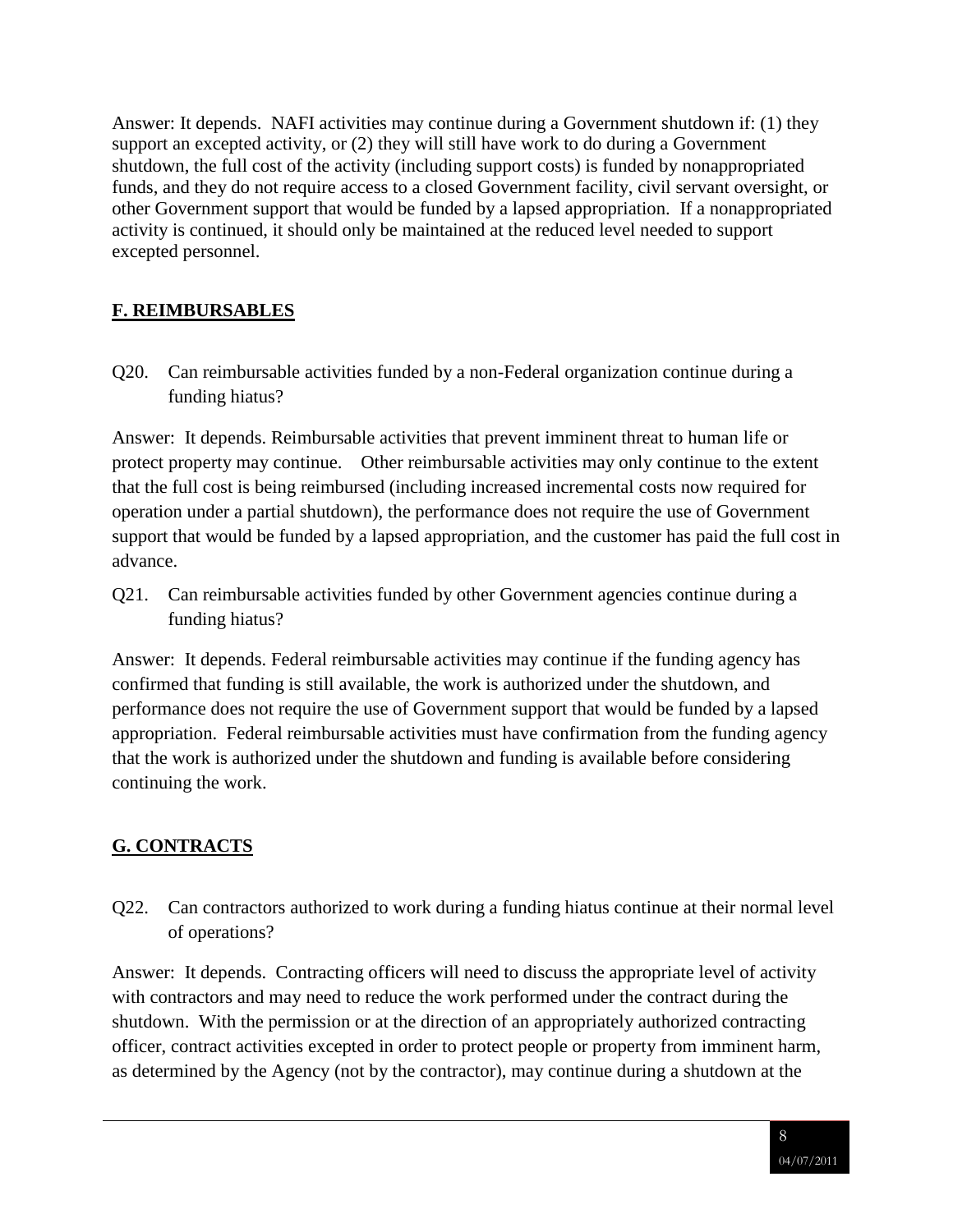minimum level needed to protect life and property. Non-excepted work may continue as long as it is funded by multiple-year or no-year appropriations, or funds already obligated on the contract remain available, the amount of funding specified in any applicable limitation of funds clauses is not exceeded, and the work does not require any civil servant oversight or other government support, such as access to and use of NASA facilities (e.g., all buildings on NASA Centers inside our gates). However, based on our Agency's shutdown plans, it may be necessary to suspend or reduce work under a contract. Consequently, no contract activity shall be allowed to continue without concurrence from Center CFO, Procurement, and Chief Counsel offices, with HQ consultation as appropriate. Procurement personnel shall work closely with the Office of General Counsel (for HQ) or field center chief counsel offices in implementing these changes, and in minimizing costs to the government.

Q23. Can employees excepted from furlough approve contract changes if needed during the Government shutdown?

Answer: No, unless the excepted employee is a duly authorized contracting officer. Government personnel who are excepted from the furlough are reminded that only appropriately warranted contracting officers have the authority to enter into, modify, or sign contracts or task orders on behalf of the Government, even during a Government shutdown. Government personnel who initiate unauthorized commitments should not assume that such commitments will be ratified at a later time, and should be aware that they may be held personally and financially liable for those unauthorized commitments.

#### Q24. Can contractor employees perform excepted services during a Government shutdown?

Answer: Yes. Subject to the approval of a duly authorized contracting officer, contractor employees may perform excepted activities, provided all of the requirements governing excepted activities are met and the contractor receives approval for the continued work. For example, contractors may perform excepted services for emergency services or network security, but only to the minimum extent necessary. In general, the test for determining the minimum extent necessary is whether or not the failure to perform those functions would result in an imminent threat to the safety of human life or the protection of property.

Q25. Can new contracts, grants, cooperative agreements, task orders, change orders, and other actions be issued during a Government shutdown?

Answer: No, except for those approved activities: (a) necessary for the orderly shutdown of Agency functions, or (b) necessary to protect human life or property from imminent harm.

Q26. Can contractors performing excepted services travel, order supplies, or incur overtime during a Government shutdown?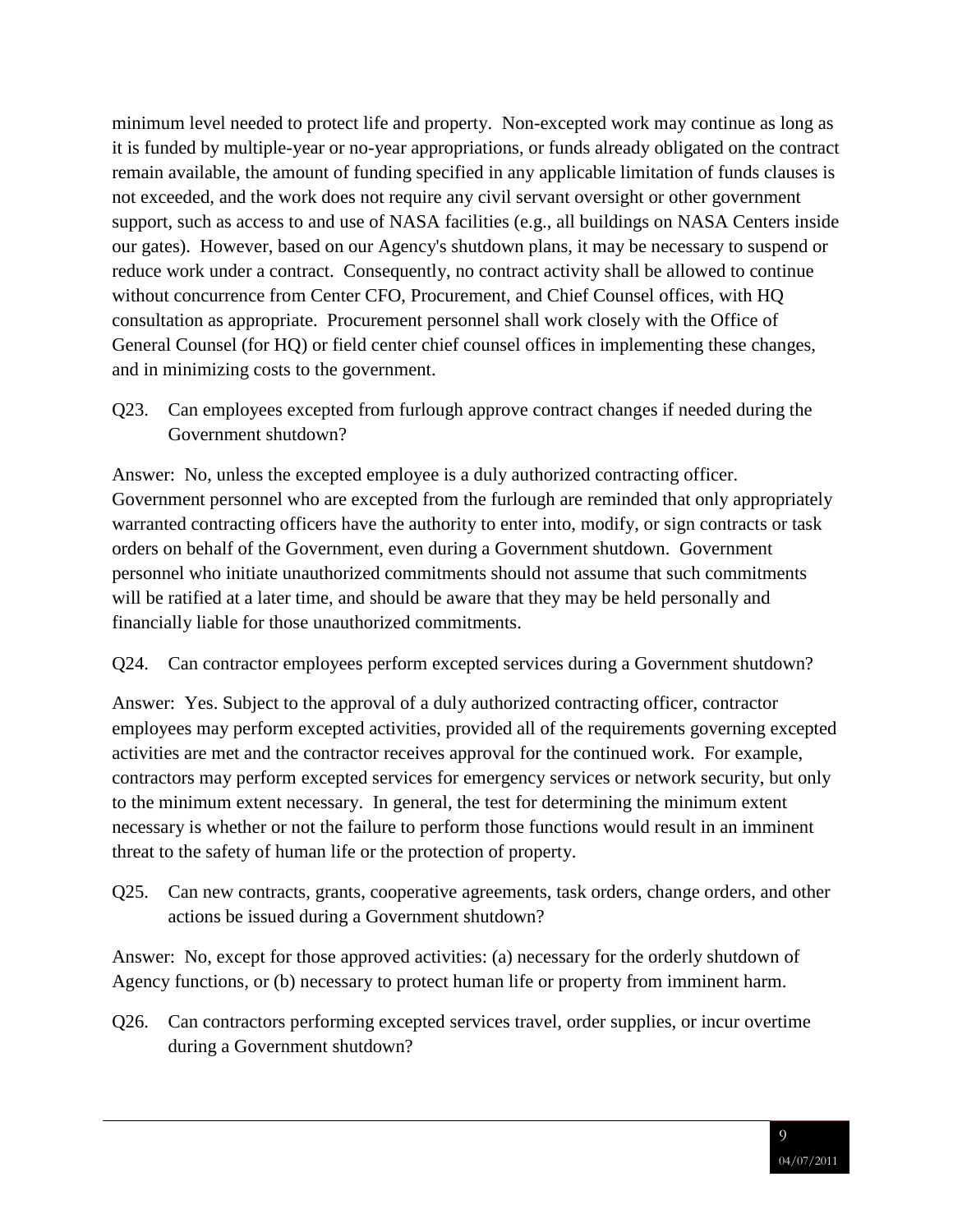Answer: Contractor travel associated with excepted activities should occur only on an exception basis, and only to the minimum required level necessary for the excepted activities. Supplies that are not immediately needed to carry out the excepted operations under this policy, overtime not critical to meeting the tasks still permitted under this policy, and similar costs should not be incurred.

Q27. During a Government shutdown, can contractors performing non-excepted activities who run out of available obligated funds volunteer to work and then bill the Government later?

Answer: No. Once the contractor reaches the limit of its available funding, non-excepted effort to be funded by a lapsed appropriation shall not continue unless and until an appropriation act or CR has been enacted and a contracting officer has notified the contractor that work may resume.

Q28. Can contract administration functions proceed during a lapse in appropriations?

Answer: Yes, to the extent they are supporting contracts for excepted activities. However, for non-excepted activities, any routine work such as contract or grant administration (including payment processing) funded from a salaries and expense or other account that requires but lacks an appropriation should not continue during a funding hiatus. Thus, most Agency employees performing oversight, inspection, accounting, administration, payment, or other contract, agreement, or grant-related activity would not work during a funding hiatus because they would not be supporting excepted activities.

Q29. How do contractors know whether they may continue to work during a Government shutdown?

Answer: The contracting officer will notify the contractor, which will notify its employees. The Agency, not the contractor, determines whether the contract work is excepted from the shutdown.

Q30. Can NASA purchase card accounts or Travel Cards be used during a funding hiatus?

Answer: NASA has no plans to suspend individual purchase card accounts or travel cards with JP Morgan Chase. Any purchase or travel card holder who is not in excepted status should not use their purchase card. Charges to purchase cards or travel cards can only be made by civil servants with designated excepted status, and only to the minimum extent necessary to support an excepted activity or function. Contact the Center Procurement office with any questions regarding purchase card use.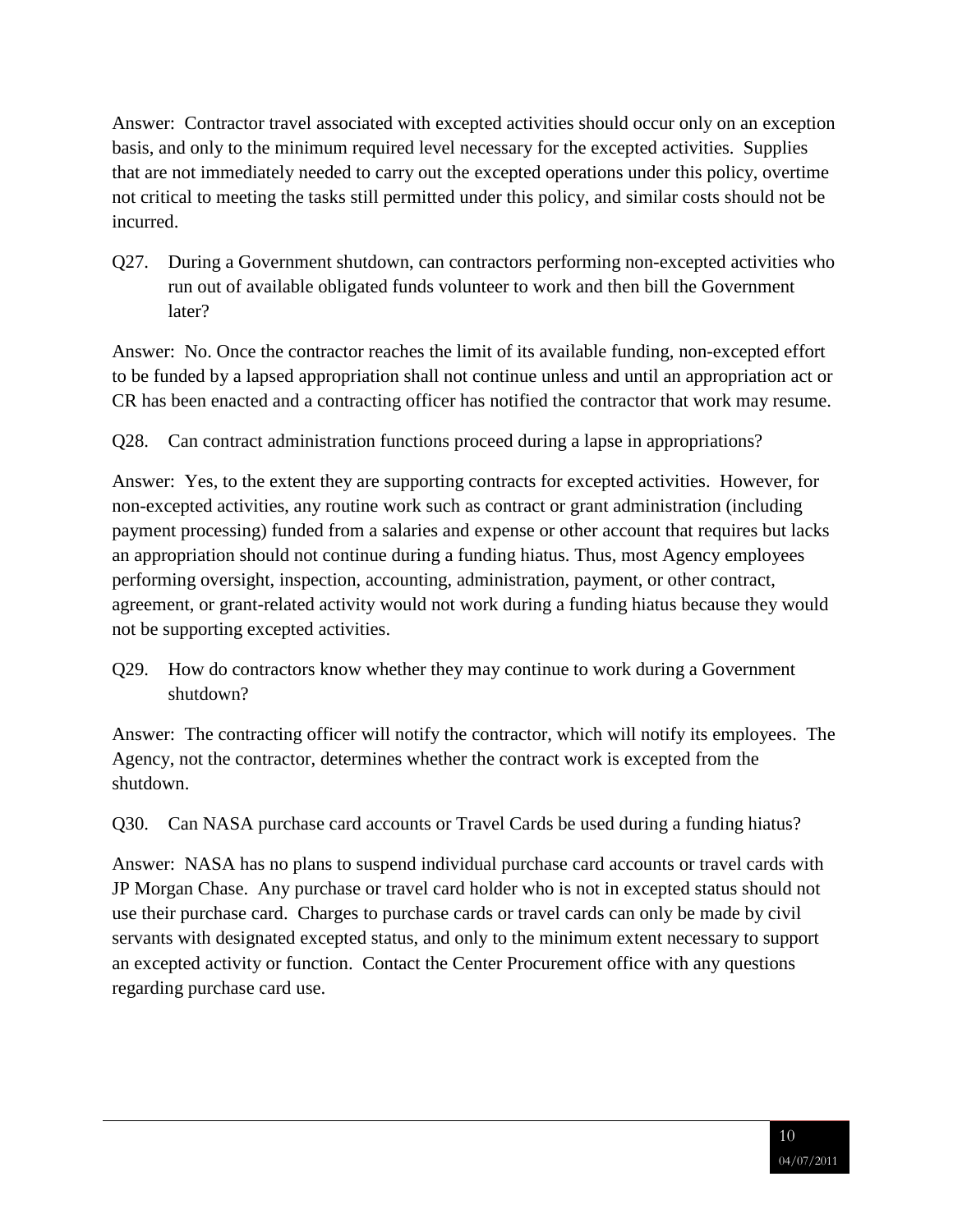#### <span id="page-10-0"></span>**H. GRANTS AND COOPERATIVE AGREEMENTS**

Q31. Can grantees and partners in cooperative agreements authorized to work under a CR continue at their normal level of operations?

Answer: It depends. Non-excepted work may continue as long as funds already obligated remain available, the work does not require access to a NASA or other closed Government facility, and the work does not require any civil servant oversight or other government support that would be funded by a lapsed appropriation. However, based on the Agency's shutdown plan, it may be necessary to suspend or reduce planned work during a funding hiatus. NASA contributions under cooperative agreements, whether in the form of human capital or facility access, would not be available for non-excepted activities.

<span id="page-10-1"></span>Q32. Do grantees and partners in cooperative agreements need to be notified whether work may continue during a Government shutdown?

Answer: Yes. The grants and agreements officer at NSSC, or the applicable Center if a grant or cooperative agreement is not managed by NSSC, should notify all financial assistance recipients that access to a NASA or other closed Government facility, civil servant oversight, and other Government support that would be funded by a lapsed appropriation will not be available during a Government shutdown, and that any portion of their work requiring that support may not continue until the shutdown has ended and NASA's full operations resume. The notice may be issued in writing or on a web site, as deemed appropriate

### **I. PAYMENT ACTIVITIES**

Q33. If payments are withheld, then the Government may incur interest penalties under the Prompt Payment Act or the Cash Management Improvement Act. Does this additional cost permit an Agency to process payment requests?

Answer: No. One of the purposes of these laws was to authorize interest payments to contractors, partners, and grantees to compensate them for late payment due to a funding hiatus.

Q34. To what extent is it acceptable to process payments for contracts that support excepted activities?

Answer: During a lapse in appropriations, a contract may be awarded or modified to support an excepted activity (e.g., minimal necessary guard services to protect a facility), but the contractor cannot be paid until appropriations are enacted.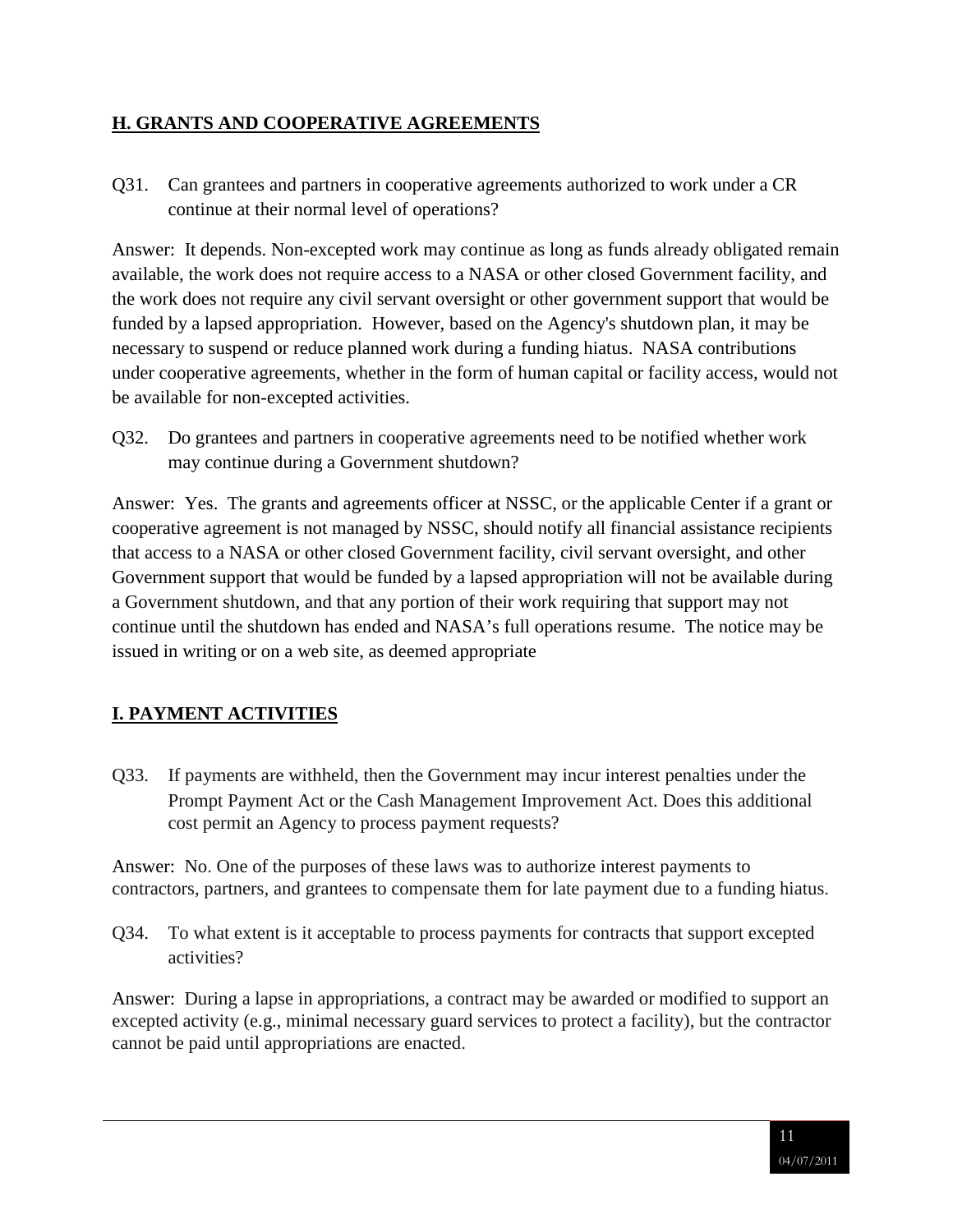### <span id="page-11-0"></span>**J. TRAINING**

Q35. If a furloughed employee is scheduled to attend training during the shutdown period, can he/she still attend?

Answer: No. The training assumed that the employee was in a duty status. The employee was furloughed and therefore is not on duty. This applies to all training, including that conducted by the private sector and that involving travel.

#### <span id="page-11-1"></span>**K. TRAVEL**

Q36. What happens to employees in a travel status at the time of a shutdown?

Answer. It depends.

a. Travel for an excepted activity. Those that are performing excepted functions (i.e., as part of protection of life and property, or who are fully supported by funds not affected by a lapse in appropriations) should continue approved TDY at the minimum level necessary to support the excepted function. Note: everyone should receive prompt confirmation of whether they are excepted from furlough and whether their travel is part of an excepted activity. If you have not received confirmation by the beginning of the first work day after a shutdown is announced, you need to obtain confirmation right away, and if unable to confirm should proceed with an orderly suspension of travel on the assumption your travel is not excepted.

b. Those not excepted and on official temporary duty travel (TDY) when a shutdown is announced. If you are not designated an excepted employee (i.e., you are being furloughed), you must return to your permanent duty station. While you need to return promptly, you should make reasonable arrangements (e.g., during work hours and at typically approved (not premium) fares) consistent with an orderly suspension of operations.

c. Those not excepted and on extended temporary duty travel (ETDY) when a shutdown is announced. If you are on ETDY (e.g., detailed) and are placed on furlough, you have the option to either remain in place at the ETDY location, or to arrange to promptly return home (per the provisions of NPR 9700.1, Appendix A, section. 301-11.220). You will need to communicate your choice when being furloughed, and if you elect to stay in place you will need to leave your contact information with your HR contact for use by your Center travel coordinator or Executive Committee should they need to reach you while furloughed. This should be coordinated with your supervisor and travel approver, if different. Because NASA has already obligated the funding prior to the lapse in appropriations, you should not break any lodging contract unless specifically directed. However, NASA will only reimburse expenses connected with your lodging; you will not be reimbursed any other M&IE expenses while on furlough. Bear in mind there is a possibility that in the event of a protracted shutdown you may be recalled to duty for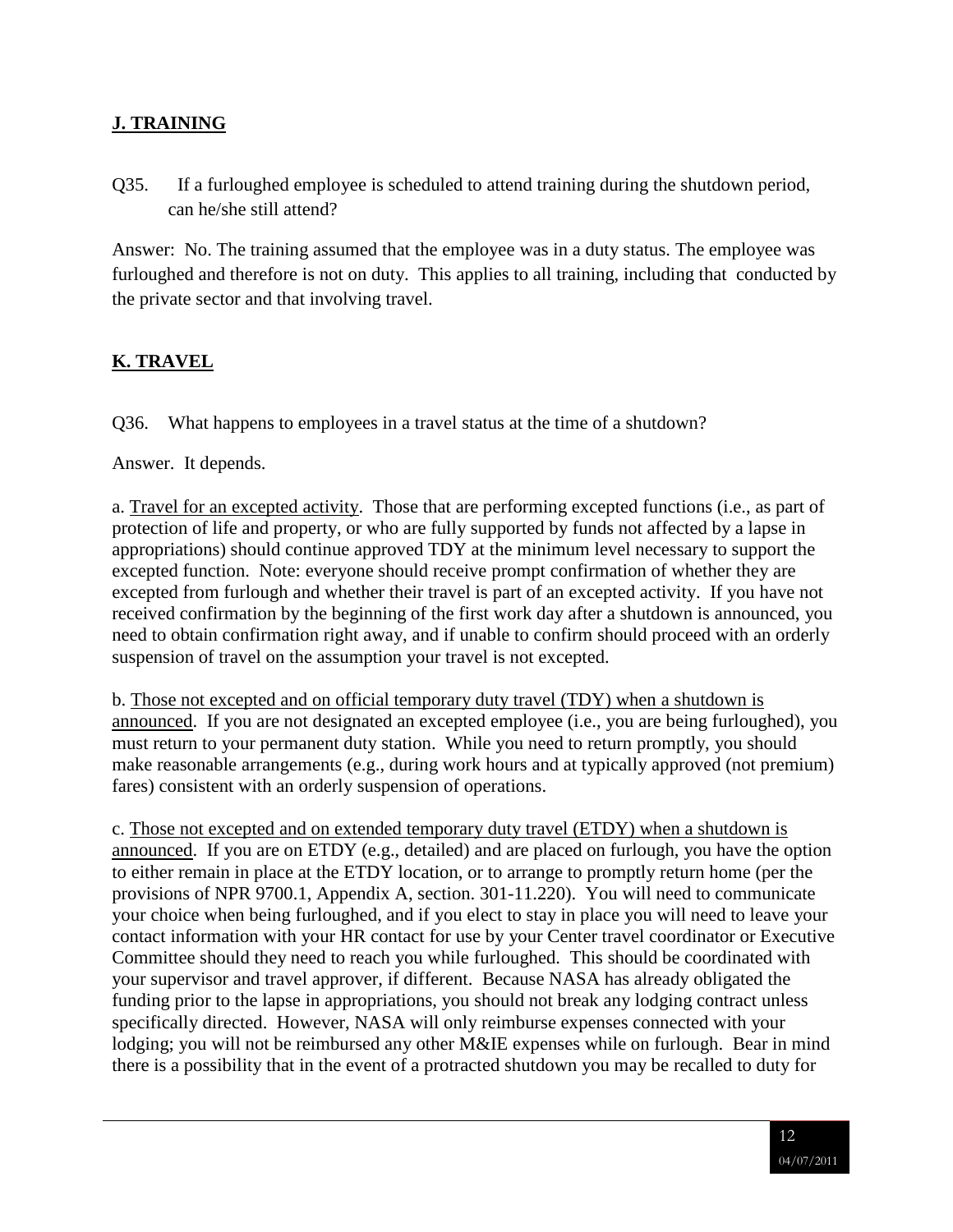the limited purpose of orderly winding down your ETDY lodging. If you return home, once normal operations are resumed, you will initially report back to your home duty station pending new travel orders to report back to work at your ETDY duty station.

If your ETDY is scheduled to end within one month of a shutdown announcement, you should immediately review with your supervisor the prudence of terminating your ETDY status as a part of NASA's orderly suspension of operations. If the decision is to terminate your ETDY, you should take steps to quickly wind down your lodging, including vacating the premises and approved shipment of unaccompanied baggage home.

d. Those planning travel prior to a potential shutdown. Employees who are currently scheduled to travel around the time of a potential furlough should review with their supervisors the prudence of possibly rescheduling official travel, considering factors such as the importance of the travel balanced against the impact and likelihood of a shutdown, in the travel approver's judgment. However, the mere fact that travel extends beyond the end of a current CR period should not lead to the disapproval of normal business travel.

That said, in addition to the normal considerations given to authorizing travel under a  $CR<sup>1</sup>$  $CR<sup>1</sup>$  $CR<sup>1</sup>$ . additional considerations should be given with respect to travel that starts after or extends beyond the end of a CR. Non-excepted travel must be ended in an orderly manner, at minimum expense necessary to return the traveler to her/his duty station. Further, when planning for travel extending beyond the end of a CR, all travelers should be warned about the potential requirement to stop nonessential travel if there is a funding hiatus.<sup>[2](#page-12-1)</sup> Given the possible disruptions caused by a funding hiatus, should a shutdown appear likely, approvers will want to consider whether certain types of requests for nonessential travel should be minimized or deferred until a new CR or final appropriation is enacted.

#### Q37. What if an employee is overseas?

Answer: Personnel at duty stations overseas would report to their duty stations and receive orders on how to proceed. Excepted personnel in support of ongoing excepted operations, such as the ISS, will remain on official travel. If you are not excepted personnel and are in TDY or ETDY overseas, because carrying out an orderly shutdown should include consideration of the likely length of a shutdown in addition to the requirements for suspension of operations, you may be required to remain at your foreign duty station in an on-call, yet fully reimbursable, furlough status after a shutdown announcement. For consistency, the Headquarters executive committee

<span id="page-12-0"></span><sup>&</sup>lt;sup>1</sup> Note: Travel that extends beyond a first CR period is not subject to the same restrictive processes required for travel using single year funds (e.g., CAS) that crosses or starts after a fiscal year end. Travel extending beyond a first CR period into a next CR period or final appropriation is still considered travel within the same fiscal year. To the extent the travel is within the same fiscal year but at least partially under a CR, "an agency may generally follow any pattern of obligating funds, so long as it is operating under a plan which will enable continuation of activities throughout the fiscal year within the limits of the annual amount appropriated." GAO-06- 382SP Appropriations Law, Vol. II, p. 8-15.

<span id="page-12-1"></span><sup>&</sup>lt;sup>2</sup> For example, a particularly effective form of notice to travelers would be to insert a notice in travel authorizations prior to approval, such as "Travel is scheduled past the current CR ending date of [xx/xx]. Traveler is authorized to commence and/or continue travel beyond this date, subject to enactment of a further CR or appropriation. If neither occurs the traveler will be required to terminate the trip and return unless it is confirmed that such travel is considered "essential" under NASA's emergency shutdown plan."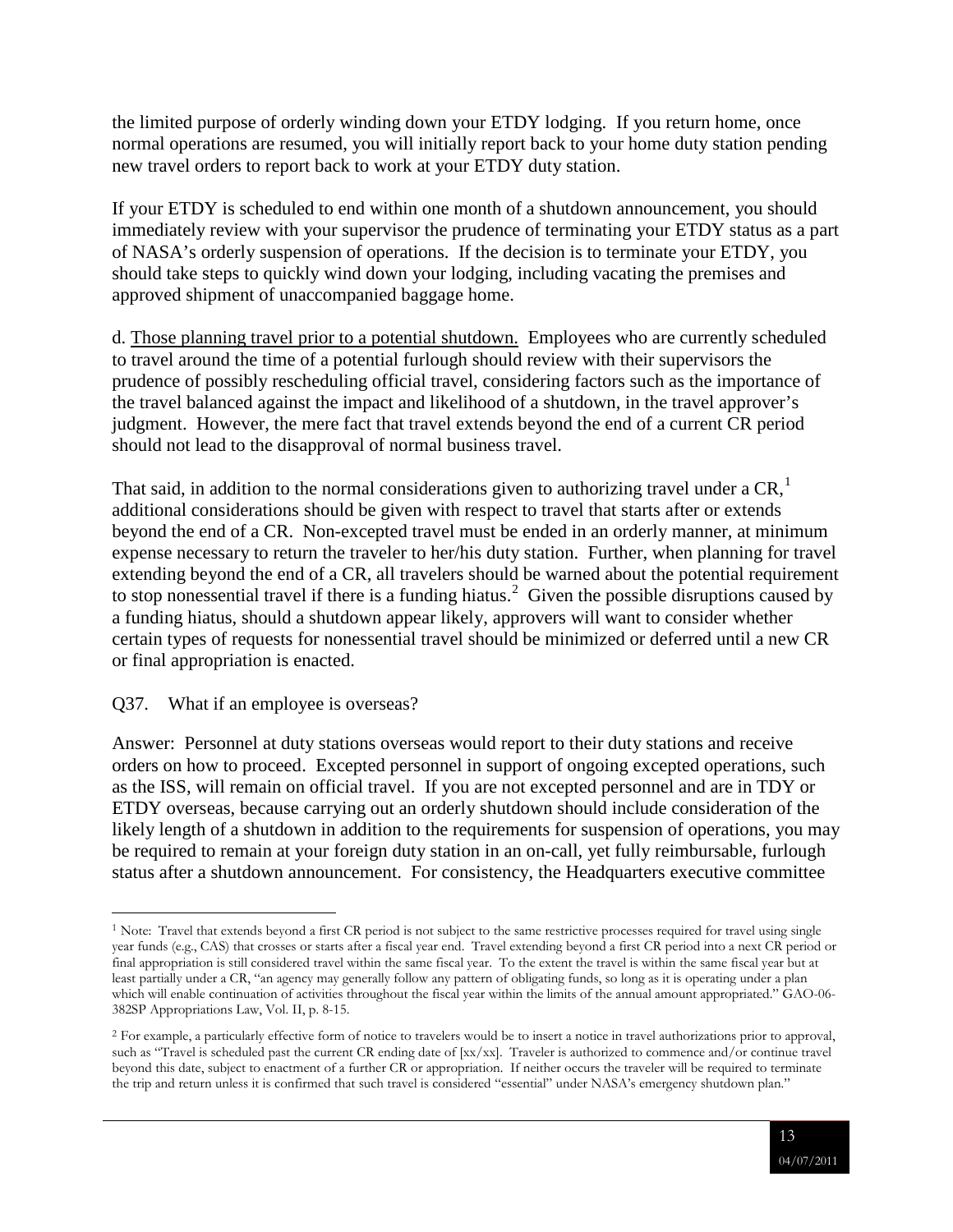will provide updated, agencywide guidance during a shutdown for non-excepted personnel overseas. As with traveler's remaining at ETDY locations, you will need to leave your contact information with your HR contact for use by your Center travel coordinator or Executive Committee should they need to reach you while furloughed.

Q38. If I am scheduled to return from temporary duty travel just before expiration of the current CR, and process my travel expenses voucher immediately upon my return, and a furlough is imposed shortly thereafter, how and when will I be reimbursed?

Answer: Travel vouchers submitted just before a shutdown might not be approved and fully processed until after normal operations are resumed. While you should always submit your vouchers for approval promptly after any travel, you should do so immediately when approaching a potential shutdown.

Q39. What happens if I travel for an excepted activity during a furlough? My concern is based upon the fact that the travel charge card bill may arrive at my house before I am reimbursed.

Answer: While NASA can incur obligations for excepted activities after a shutdown is announced, and all approved travel expenses for excepted activities will eventually be paid, any vouchers not fully approved prior to a shutdown can only be finally processed for payment after normal operations have resumed. However, employees are still required to pay their travel charge card bill on time, so use of centralized billing accounts (CBAs), not individual billing accounts (IBAs, or travel cards) is recommended where available during a shutdown,.

FedTraveler will continue to be available during a shutdown for fully processing travel authorizations and for accepting travel vouchers (but not finally processing for payment). Employees traveling as part of an orderly suspension of operations, i.e., returning home to be furloughed, should submit their travel voucher prior to furlough. Similarly, employees traveling for excepted activities should promptly submit their vouchers upon completion of any travel. Even if not fully approved because typical approvers are on furlough, prompt pay interest will be calculated from the day an otherwise proper voucher is submitted. Any IBA charges should continue to be timely paid.

Q40. Can an employee, such as a principal investigator, pay for his or her own travel to present NASA research results at an important technical conference?

Answer: No. While you can pay to attend a conference on your own time, you cannot attend a conference representing NASA or to present NASA research results.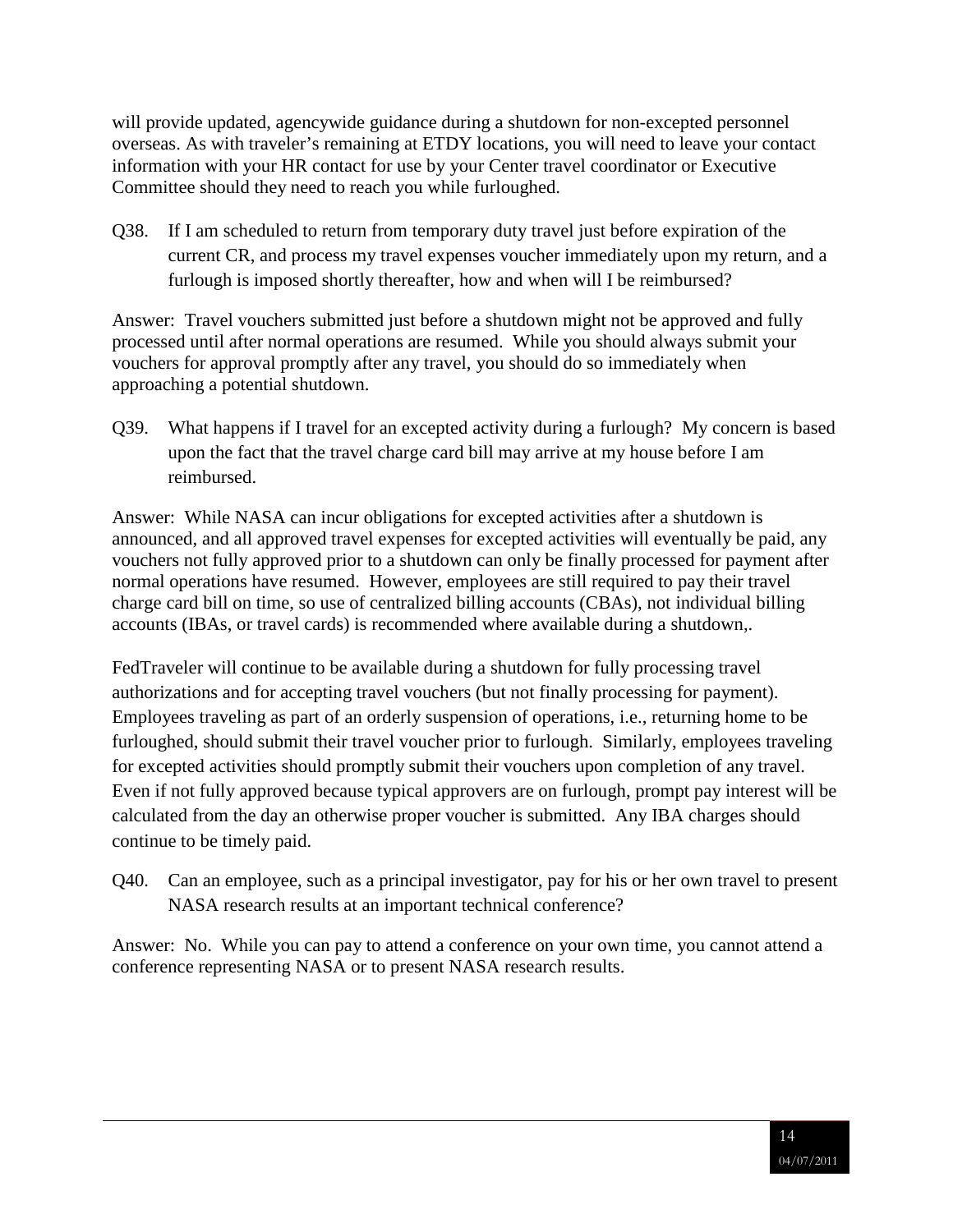## **II. FURLOUGHS UNDER A SHUTDOWN**

The purpose of this section is to assist employees with understanding the basic mechanics and impact of furloughs. The following questions and answers augment those provided in the Office of Personnel Management's (OPM's) *Guidance and Information on Furloughs*, which can be found at: [http://www.opm.gov/furlough2011.](http://www.opm.gov/furlough2011/)

### <span id="page-14-0"></span>**A. FURLOUGH AND WORK WHILE ON FURLOUGH.**

#### Q41. What is a furlough?

Answer: A furlough places employees in a temporary nonduty, nonpay status because of lack of work, lack of funds, or other nondisciplinary reasons. Basically, there are two types of furloughs--a "shutdown" or "emergency" furlough and a "save money" furlough. In a "shutdown" furlough, the Agency no longer has the necessary funds to operate and must shut down those activities which are not excepted by the Office of Management and Budget (OMB).

#### Q42. Will all NASA employees be furloughed?

Answer: While most employees will be furloughed, Centers have identified employees who will be required to work during the furlough. If you have been identified by your Center as "excepted," you will be notified. Unless specifically excepted, all employees are subject to furlough. Some employees will be excepted only part of the time, because they will not be required to work on a full-time basis. Some employees may be informed that they are "on call" for emergency needs during the shutdown period (although any employee may be called back to work to handle excepted activities that arise, if necessary). Any employee not required to work full time during a shutdown will be furloughed during any period they are not scheduled to work.

## <span id="page-14-1"></span>**B. NOTIFICATION OF A SHUTDOWN AND YOUR STATUS; ACCESS TO EMAIL AND OFFICES**

#### Q43. How will I be notified of a shutdown?

Answer: Usually, during a government shutdown due to lack of appropriated funds, agencies receive very limited lead time. Accordingly, it is considered an "emergency" shutdown and employees may be notified verbally, by email, or by a written notice. Promptly after receiving notice that of a shutdown from OMB, NASA will both send an agencywide email to all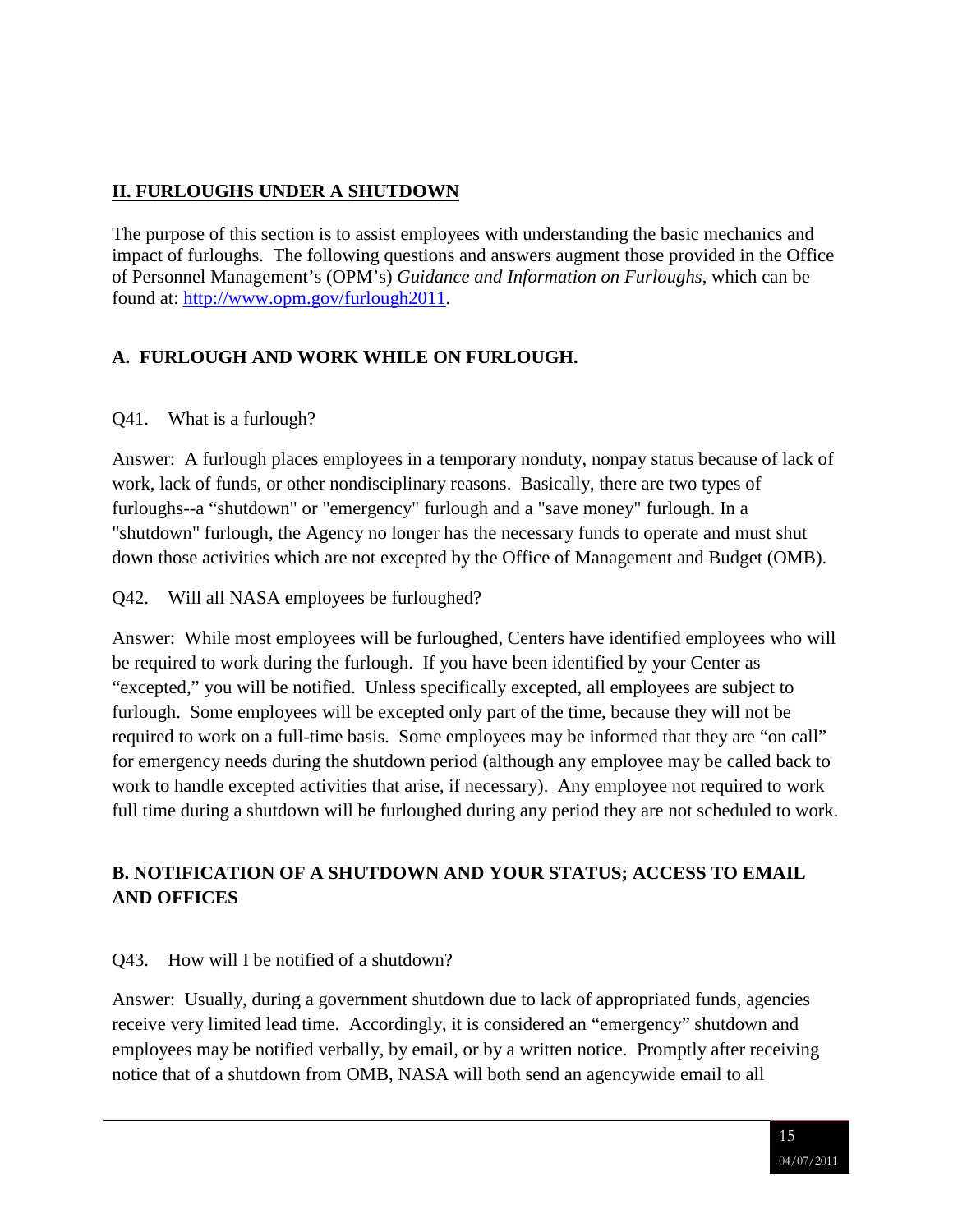addressees and post an announcement at www.nasa.gov/shutdowninfo to notify everyone that a shutdown has occurred. All employees will receive a formal written notice as soon as administratively feasible.

### Q44. What do I do if I hear of a government shutdown?

Answer: Unless you are away from your duty station on approved leave or in a travel status, employees are expected to report to work on the next business day following an announcement of a government shutdown; all who are not excepted from furlough, including those who designated as being on call, will be dismissed and furloughed after completion of orderly shutdown activities. Centers may establish procedures that allow employees to be excused from reporting to work in-person on the first day after a funding hiatus if the employee has no duties in the shutdown process or can perform the shutdown duties from an alternate (telework) location, and if the Center can ensure that the employee received the necessary notifications. In general, the orderly suspension of non-excepted activities will take less than four hours, and anything over that must have prior approval of your Center's executive committee. Excepted personnel will receive confirmation about their status and the excepted functions and activities they are expected to perform and whether they will remain in a full-time status or not.

If you are on leave away from your duty station at the start of the first day normal operations are suspended, you will be placed in furlough status with notice provided in accordance with local Center procedures. If your notice indicates you are to be excepted from furlough, your leave will be cancelled and you should promptly report to your duty station for further instructions.

If you are on travel status, see Qs 33-35 above to determine which duty station (i.e., your TDY or home duty station) you should report to for instructions after a shutdown is announced.

Q45. May I access my NASA email account, check my office voice mail, and use my government-issued Blackberry, etc., if I am furloughed?

Answer: No, except for those designated as on-call. If you are designated as furloughed, but on call, you must regularly check your email, or if you cannot remotely access email, check other contact means that you indicated for any recall notice. This applies whether you are initially designated as on call, or are subsequently recalled to on-call status. Centers are responsible for identifying how on-call employees will be notified and recalled to duty.

No other use is permitted by any furloughed employee. Employees who use NASA IT resources, such as their email account, for personal use under the acceptable use policy should make other arrangements prior to shutdown if they may want to receive such during the shutdown (e.g., change the destination for personal email).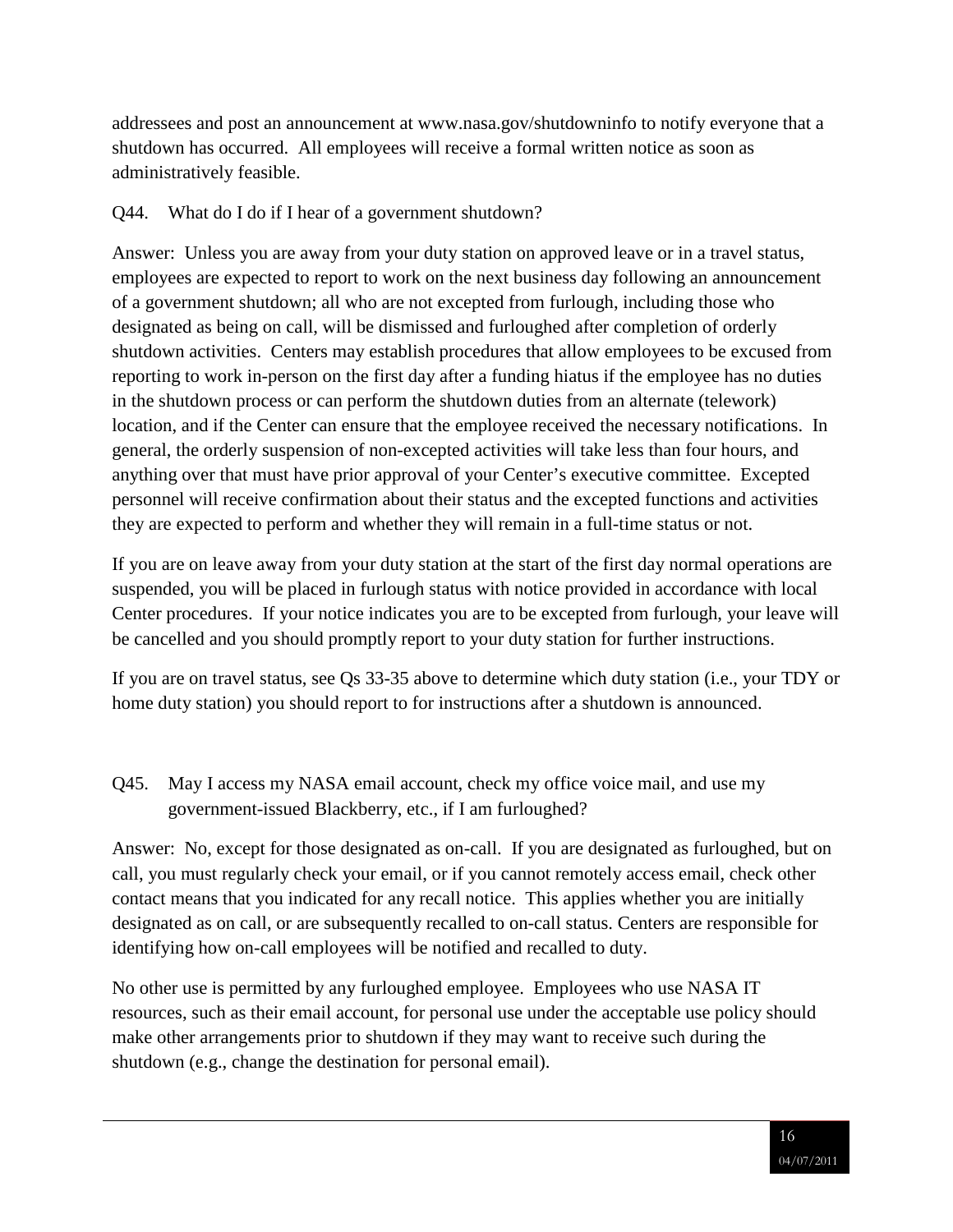To learn when normal operations are scheduled to resume. furloughed employees may check OPM's website, http://www.opm.gov/, under "operating status."

Q46. Can I have access to my office if I am furloughed?

Answer: No. NASA facilities will only be accessible to employees who are participating in an orderly suspension of activities or who are otherwise designated as excepted and are required to come to work.

Q47. How will I know when to return back to work when a furlough is over?

Answer: The Office of Personnel Management will post operating status on their website at [www.opm.gov.](http://www.opm.gov/) In addition, the NSSC Customer Service phone line will provide a recorded message indicating NASA operating status, at 1-877-677-2123. Employees are expected to check these sources each day, and return to work when the end of the shutdown is announced.

## <span id="page-16-0"></span>**C. PAY AND BENEFITS DURING A SHUTDOWN**

Q48. How will time be recorded during a furlough?

Answer: WebTADS will be automatically pre-filled with the Furlough code for all employees. Employees who are furloughed should not access WebTADS during this period. Any appropriate adjustments to time and attendance will be made after the shutdown ends.

Employees who perform authorized excepted duties during the shutdown are required to enter their hours worked into WebTADS daily, overriding the automatic entries.

Q49. Can a furloughed employee take paid leave?

Answer: No. You cannot be in any type of pay status (e.g., annual leave, sick leave, court leave) or use compensatory time off or credit hours during the furlough period. Paid leave creates a debt to the Government that is not authorized. Therefore, agencies are required to cancel all paid leave during the furlough period.

Q50. Since NAFI employees are not paid with appropriated funds, can they take leave?

Answer: Since NAFI employees are not paid with appropriated funds, managers and supervisors may work with them for whatever arrangements they would otherwise be eligible for (e.g., vacation leave, leave without pay (LWOP), etc.), assuming nonappropriated funds are available to cover the cost.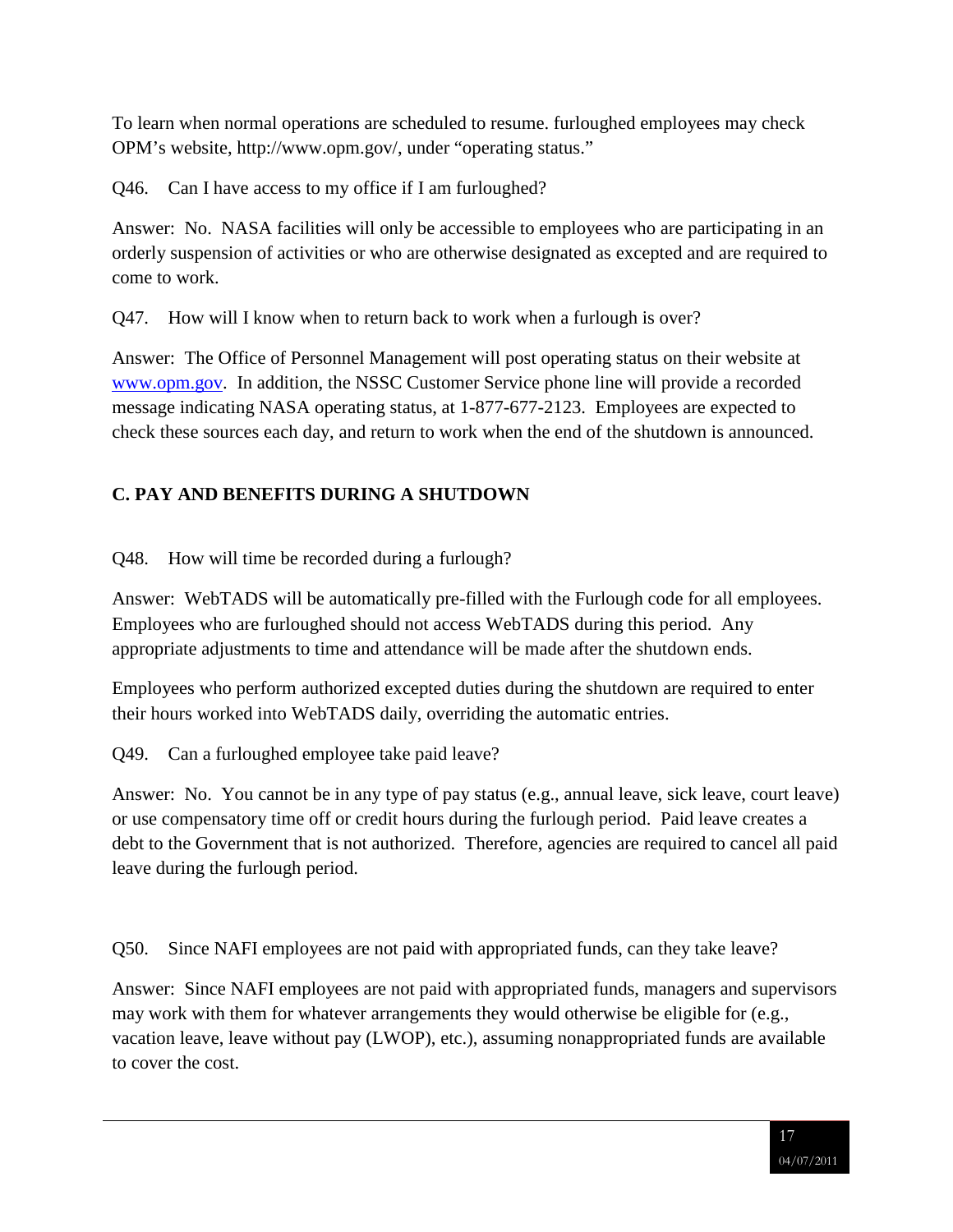Q51. Will employees get paid retroactively for furlough time?

Answer: Although this has happened in the past, NASA cannot promise that its employees will be paid for the period during which they are on furlough, since this is subject to Congressional appropriation.

Q52. If Congress approves back pay for civil servants, can nonappropriated employees on furlough or LWOP also get back pay?

Answer: Whether or not Congress would give back pay to civil servants in the event of a furlough has no bearing on whether a Center's employee exchange does the same for its NAFI employees who are paid with nonappropriated funds.

Q53. Will employees get paid on time for the full or partial pay period that was completed before the furlough began? How will this happen?

Answer: Current OPM and past OMB guidance indicates that an orderly shutdown includes processing civil servant payroll for the periods prior to a lapse in appropriations. However, NASA plans to process the April 9 payroll early. Separate guidance will be provided.

NASA still has no confirmation or control over final payment by the Department of the Treasury, but it will take all steps it is authorized to under OPM and OMB guidance, as part of an orderly shutdown, to process payroll up to shutdown. WebTADS will continue to be used to collect work activity during a shutdown, and excepted employees should enter their time daily. Payroll processing and requests for payment will not be able to be processed until ordinary operations have been resumed.

Q54. If an employee is declared excepted from the furlough and works through the furlough, will paychecks be received at the usual time, or will employees get paid after the furlough?

Answer: During a furlough agencies cannot disburse funds; therefore, employees will not get paid until after the furlough.

Q55. What happens to my benefits? Will health insurance (FEHB) and life insurance (FEGLI) coverage continue?

Answer: Yes, you will be covered by both. There is no cost for FEGLI coverage during this period. However, if the furlough lasts long enough that you miss an FEHB premium, you will receive a notice that informs you of the options for paying the premium. These options would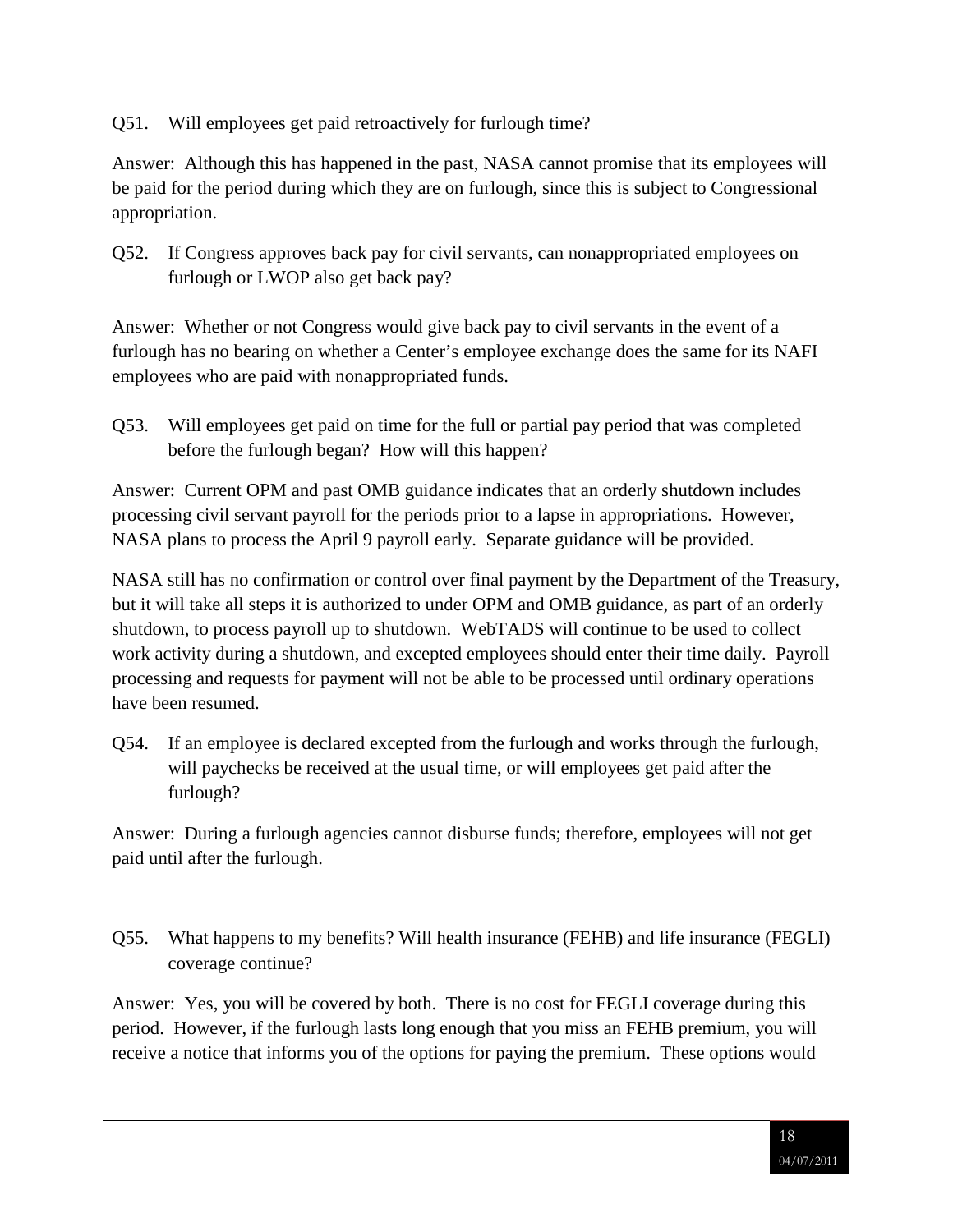include having the premium deducted once you return to pay status (in addition to the current premium payment) or making direct payments. [Note: This is what DOI has told us they will do.]

Q56. What about FSA, Long Term Care, FedVIP? Will coverage continue and how will they get paid?

#### Answer:

*a. Flexible Spending Account (FSA):* If you have not pre-paid your allotment, your FSA account will be frozen and you will not be eligible for reimbursement of any health care expenses incurred during that period. When you return to pay status, your allotments will be re-calculated based on the number of pay periods remaining in the year.

If you have a Dependent Care FSA, expenses you incur during the nonpay period that meet IRS guidelines for eligible expenses (i.e., you must incur the expenses in order to allow you and your spouse to work or attend school) may be reimbursed up to your account balance. When you return to pay status, your allotments will be re-calculated based on the number of pay periods remaining in the year.

For more information, go to the FSAFEDS website: [https://fsafeds.com/fsafeds/SummaryOfBenefits.asp#NonpayStatus.](https://fsafeds.com/fsafeds/SummaryOfBenefits.asp#NonpayStatus)

- *b. Dental and vision benefits through FEDVIP:* If you are in a nonpay status for more than 2 pay periods, you will receive a bill at your home address for premiums. The bill must be paid by the due date to ensure continuation of your coverage.
- *c. Long Term Care:* In order for employees to continue Long Term Care (LTC) coverage, the employee must make payments while in a nonpay status. See [https://www.ltcfeds.com/help/faq/cost\\_paying.html](https://www.ltcfeds.com/help/faq/cost_paying.html) for more information on how to change payment options.
- Q57. What about TSP contributions?

Answer: Since TSP contributions are determined by your salary, they will stop while the government is shut down – this applies for employees covered by both the Federal Employees Retirement System (FERS) and the Civil Service Retirement System (CSRS). FERS employees will not receive the Agency 1% or matching contributions. If you are an excepted employee who keeps working, your contributions as well as (for FERS employees) your agency's matching contribution and additional 1 percent automatic contribution for that period will be deposited in your TSP account when you're paid after the shutdown ends. All participants will be able to transfer money among TSP funds and change their contribution allocations during the shutdown. Upon returning to pay status, employees may increase their regular and/or Catch-up TSP contributions in order to reach the IRS deferral limit for the year. See the TSP Fact Sheet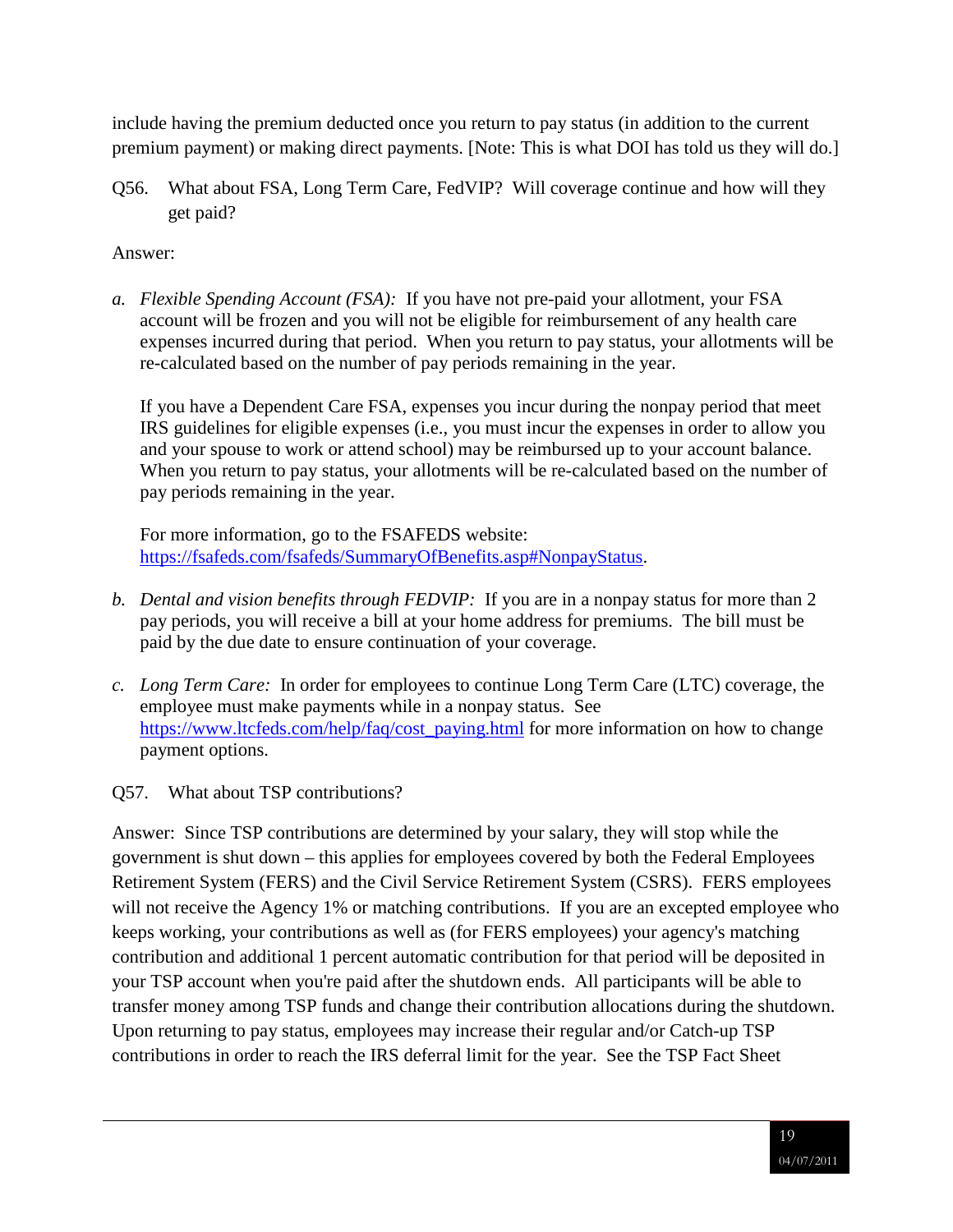"Impact of a Federal Government Shutdown on the Thrift Savings Plan" at [https://www.tsp.gov/PDF/formspubs/oc11-5.pdf.](https://www.tsp.gov/PDF/formspubs/oc11-5.pdf)

Q58. May I take out a TSP loan?

Answer: Check with TSP. Although the OPM web page on furloughs says otherwise, TSP has recently affirmed that employees *may* obtain a loan from their TSP account while on furlough. See the TSP Fact Sheet "Impact of a Federal Government Shutdown on the Thrift Savings Plan" at [https://www.tsp.gov/PDF/formspubs/oc11-5.pdf.](https://www.tsp.gov/PDF/formspubs/oc11-5.pdf) When considering a loan, employees should consider the processing time involved before a loan could be granted.

You may also be eligible to make an in-service withdrawal if you are 59½ or older or facing a certifiable financial hardship. In-service withdrawals are taxable and an early withdrawal penalty, as well as other consequences, may apply. See the TSP publication regarding in-service withdrawals at<https://www.tsp.gov/PDF/formspubs/tspbk12.pdf> for more information.

Note: For employees with existing TSP Loans, the Internal Revenue Service (IRS) allows loan payments to be suspended for up to one year of the nonpay period. If less than 2 ½ payments are missed the payments will be added to the end of the loan. If employees miss more than 2 ½ payments, TSP will inform them by mail of the requirements for payment. Interest will accrue while payments are suspended. Employees may also make direct payments on TSP loans from their personal funds while on furlough. Employees who wish to continue making payments to any outstanding TSP loan should obtain a TSP Form 26 from the TSP website: [https://www.tsp.gov/forms/loans.shtml.](https://www.tsp.gov/forms/loans.shtml)

### Q59. Are employees on furlough eligible for unemployment compensation?

Answer: Individuals would need to consult with their State Employment agency on unemployment claim procedures. During the furlough period, you may be eligible for unemployment benefits, in accordance with the laws of the state where your official duty station is located. (The District of Columbia is considered a state for unemployment compensation purposes.) See the Department of Labor website at

<http://www.servicelocator.org/OWSLinks.asp> for more information. When applying for unemployment benefits, you will need a copy of your furlough notice and form SF-8, which you will receive with your furlough notice.

Q60. May employees take other jobs while on furlough?

Answer: It is important to keep in mind that while on furlough, an individual remains an employee of the Government. While it is permissible to take other jobs while a federal employee, even while on furlough you must comply with applicable laws and regulations, such as the Federal conflict of interest law and statutes prohibiting Federal employees from